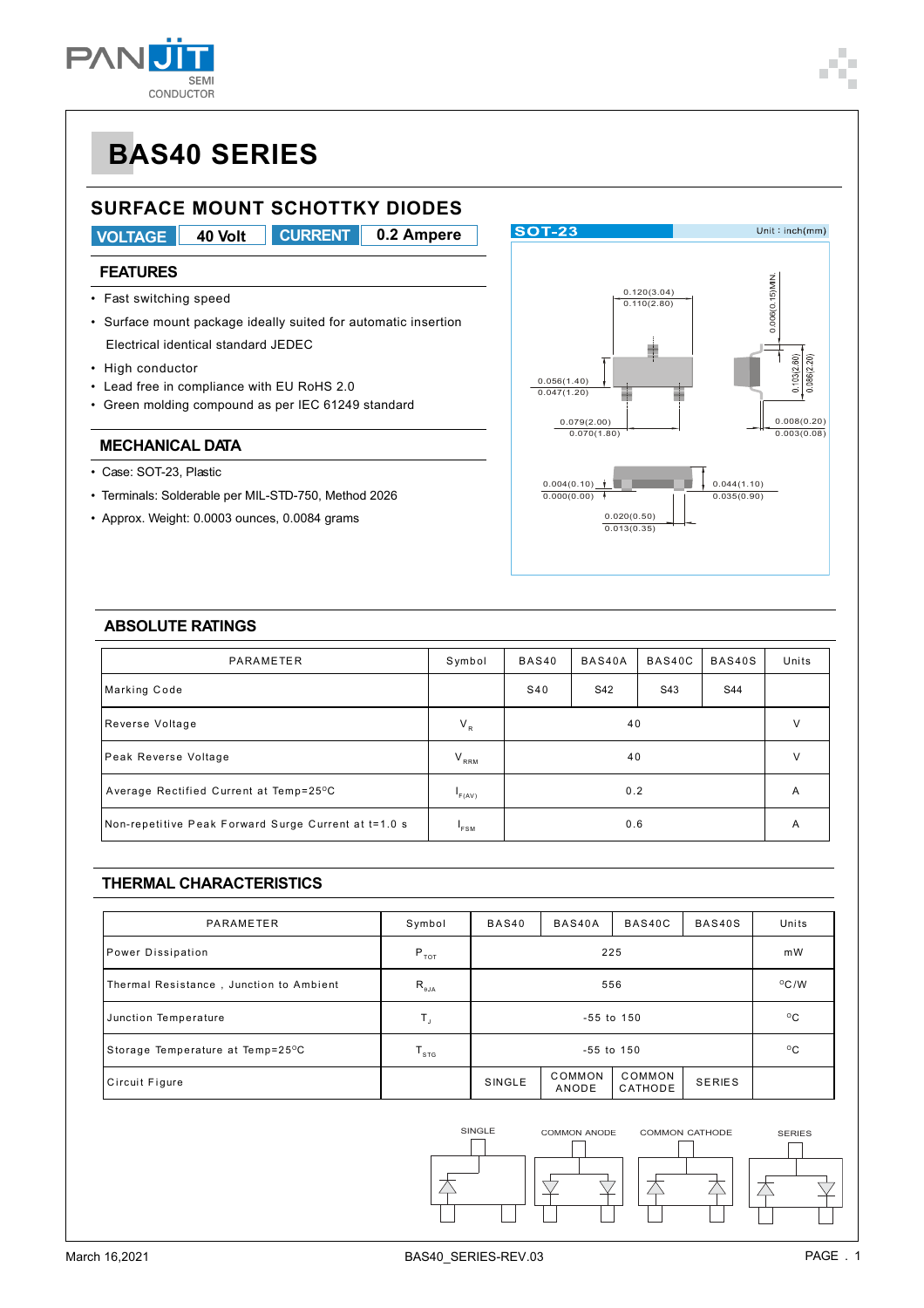

# **BAS40 SERIES**

### **ELECTRICAL CHARACTERISTICS**

| <b>PARAMETER</b>          | SYMBOL                    | <b>TEST CONDITION</b>                     | MIN. | TYP. | MAX.                     | <b>UNITS</b> |
|---------------------------|---------------------------|-------------------------------------------|------|------|--------------------------|--------------|
| Reverse Breakdown Voltage | $V_{(BR)}$                | $I_p = 10$ uA                             | 40   | --   | $\overline{\phantom{m}}$ | V            |
| <b>Reverse Current</b>    | $\mathsf{F}_{\mathsf{R}}$ | $V_{\rm p}$ =25 V                         |      | --   | 1.0                      | uA           |
| Forward Voltage           | $V_F$                     | $I_e$ =1.0mA<br>$l_e$ =10mA<br>$L = 40mA$ |      |      | 0.38<br>0.50<br>1.00     | V            |
| <b>Total Capacitance</b>  | $C_{\tau}$                | $V_e = 0V$ , f=1.0MHz                     |      |      | 5.0                      | pF           |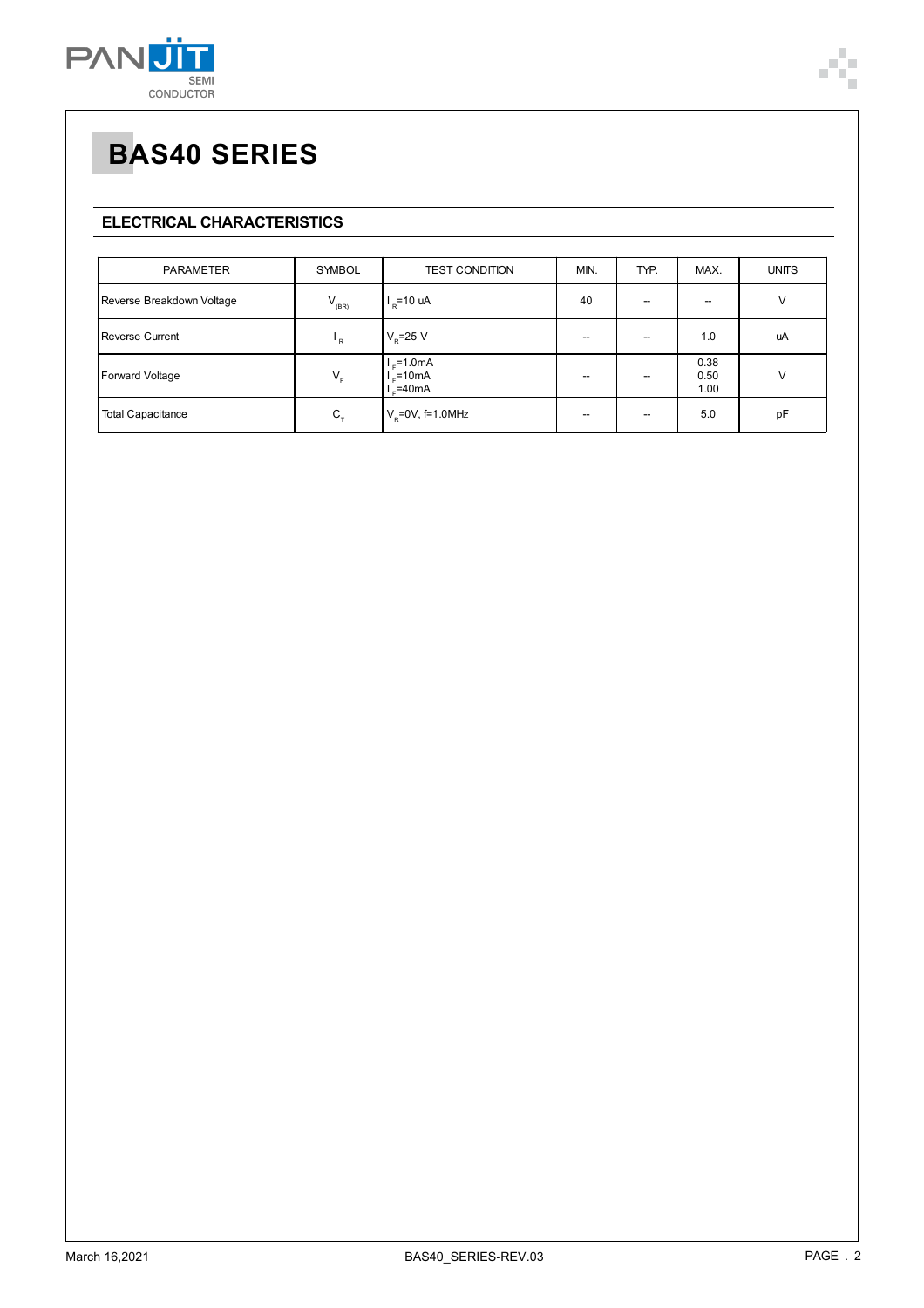

# **BAS40 SERIES**

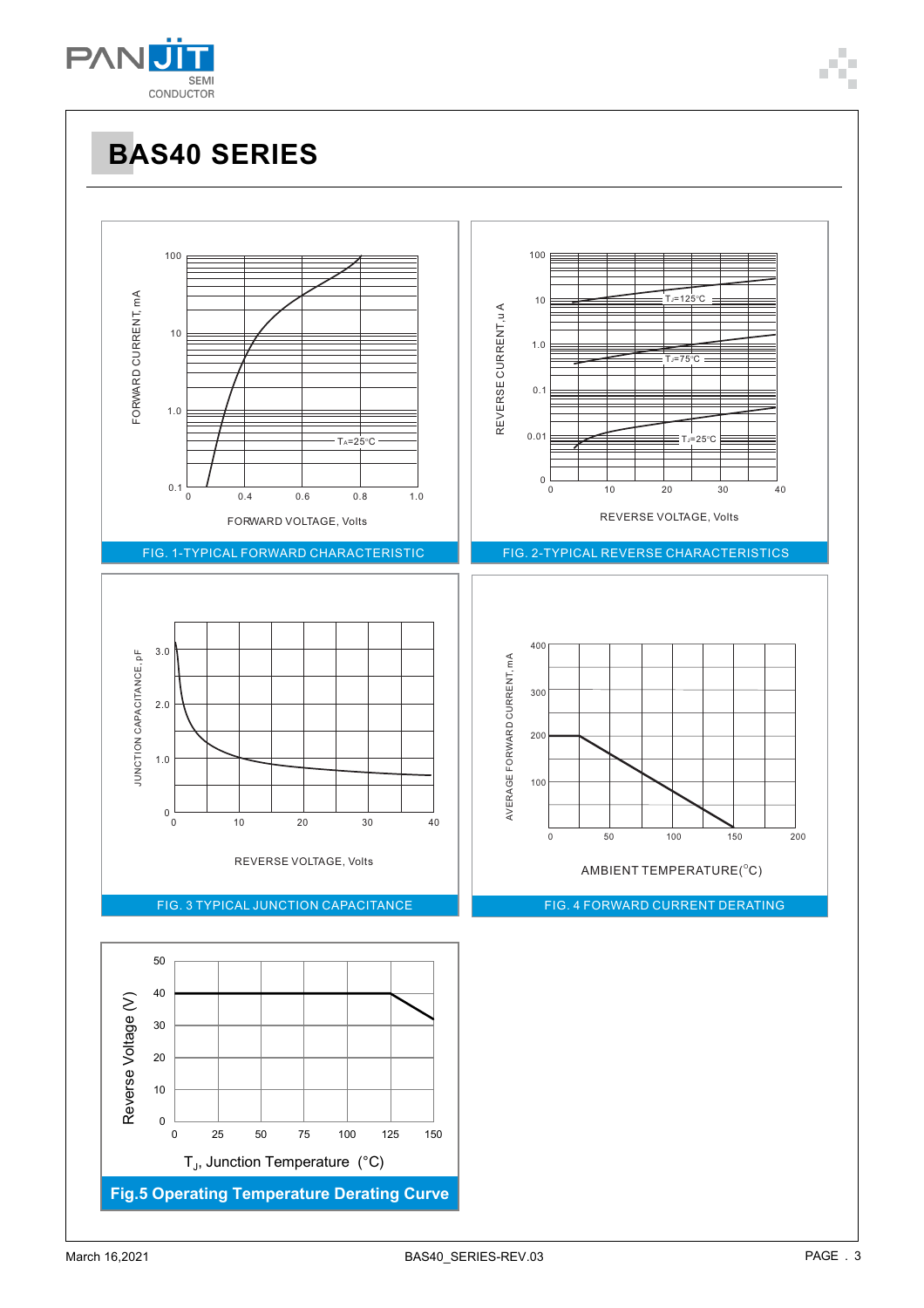

### **MOUNTING PAD LAYOUT**



### **ORDER INFORMATION**

- Packing information
	- T/R 12K per 13" plastic Reel
	- T/R 3K per 7" plastic Reel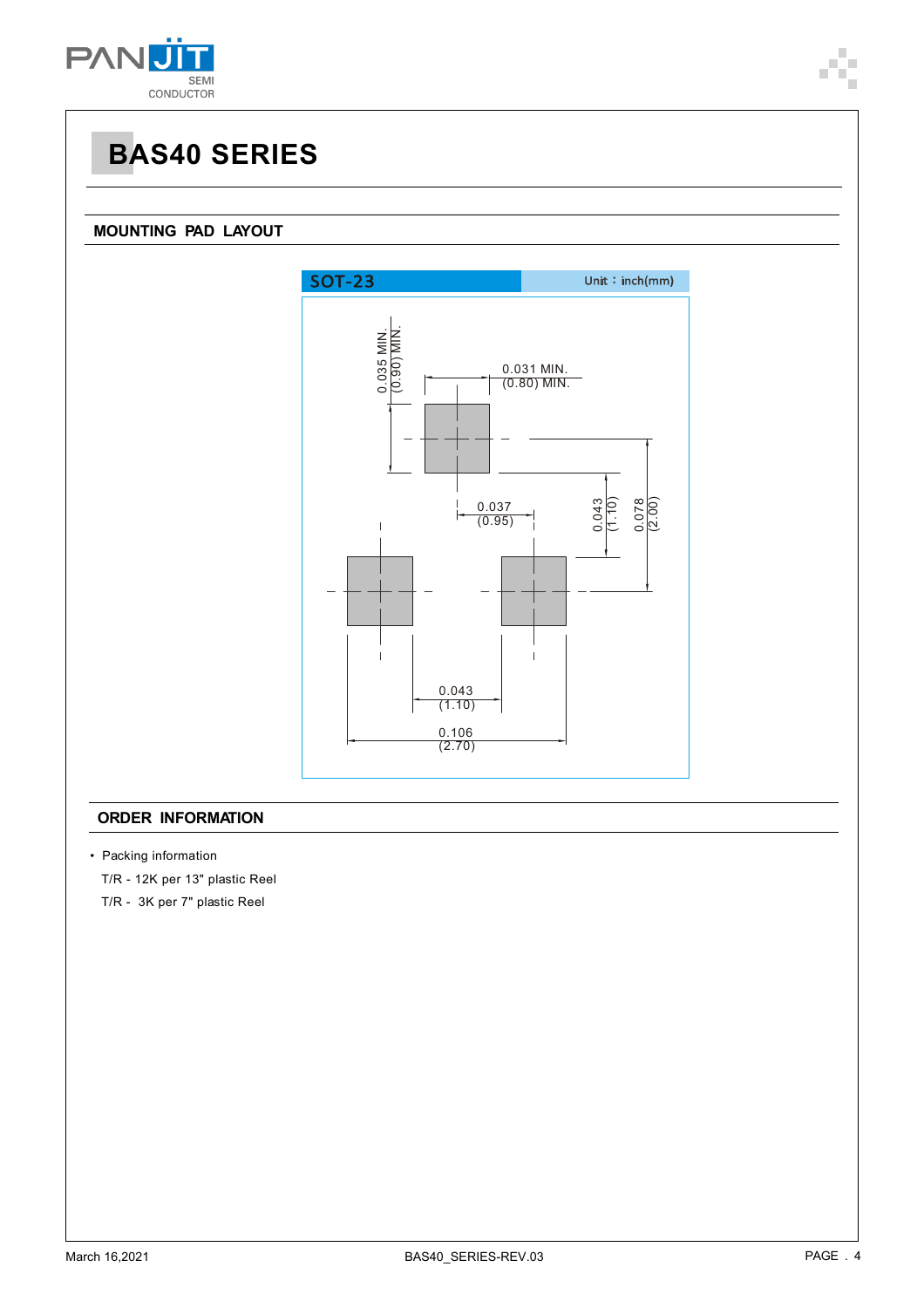



### **For example :**

**RB500V-40\_R2\_00001**

**Part No.**

**Serial number**

▃

**Version code means HF**

- **Packing size code means 13"**
- **Packing type means T/R**

| Packing Code XX                                |                      |                                            |              | <b>Version Code XXXXX</b>                            |   |               |  |
|------------------------------------------------|----------------------|--------------------------------------------|--------------|------------------------------------------------------|---|---------------|--|
| <b>Packing type</b>                            | 1 <sup>st</sup> Code | <b>Packing size code</b>                   |              | 2 <sup>nd</sup> Code HF or RoHS 1 <sup>st</sup> Code |   | 2nd~5th Code  |  |
| <b>Tape and Ammunition Box</b><br>(T/B)        | A                    | N/A                                        | $\mathbf{0}$ | <b>HF</b>                                            | 0 | serial number |  |
| <b>Tape and Reel</b><br>(T/R)                  | R                    | 7"                                         |              | <b>RoHS</b>                                          | 1 | serial number |  |
| <b>Bulk Packing</b><br>(B/P)                   | в                    | 13"                                        | $\mathbf{2}$ |                                                      |   |               |  |
| <b>Tube Packing</b><br>(T/P)                   |                      | 26 <sub>mm</sub>                           | X            |                                                      |   |               |  |
| <b>Tape and Reel (Right Oriented)</b><br>(TRR) | S                    | 52mm                                       | Υ            |                                                      |   |               |  |
| <b>Tape and Reel (Left Oriented)</b><br>(TRL)  |                      | <b>PANASERT T/B CATHODE UP</b><br>(PBCU)   | u            |                                                      |   |               |  |
| <b>FORMING</b>                                 | F                    | <b>PANASERT T/B CATHODE DOWN</b><br>(PBCD) | D            |                                                      |   |               |  |